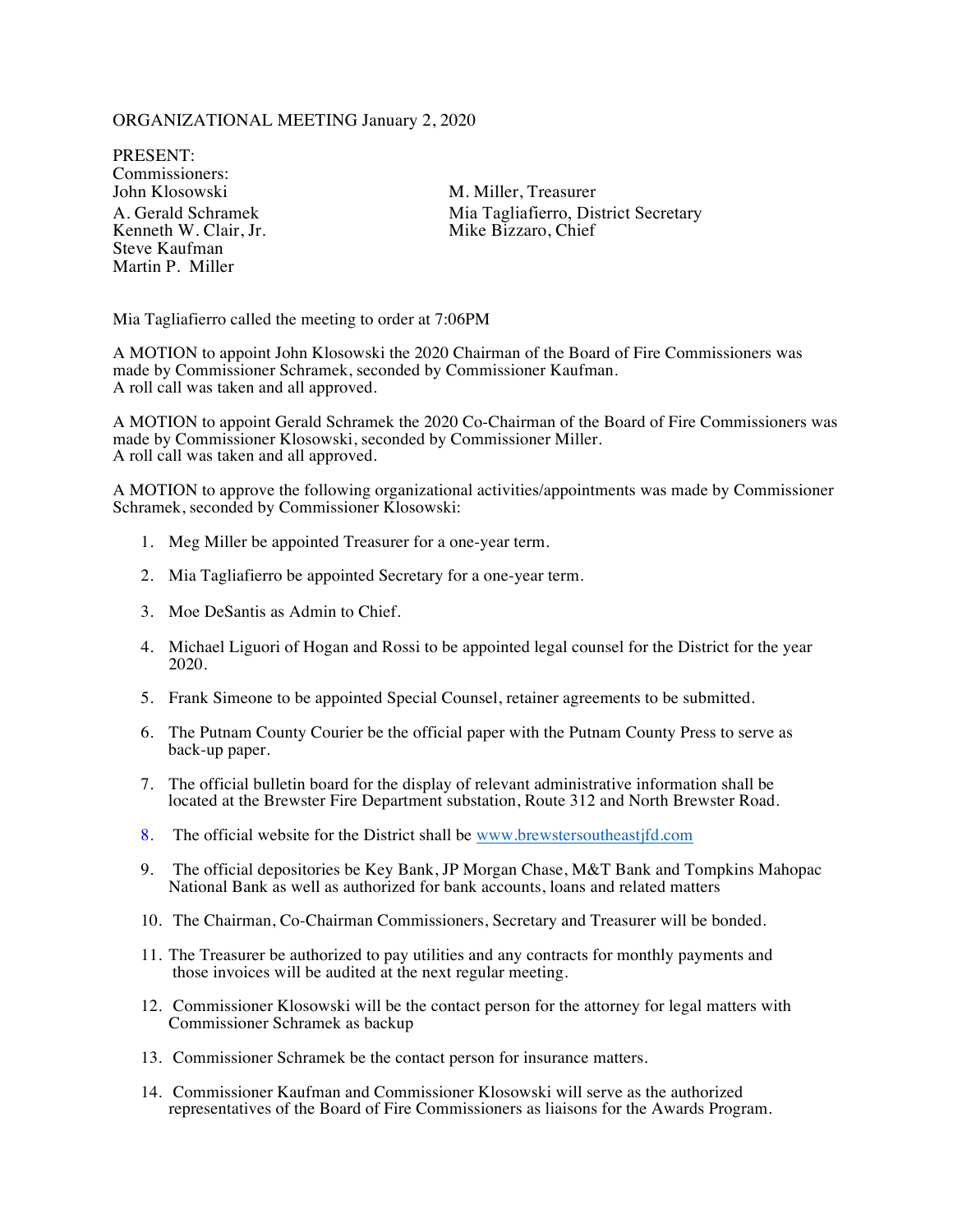- 15. All contracts will be signed by the Chairman and/or Co-Chairman and District Secretary.
- 16. Meg Miller serve as the Public Information Officer for the District for 2020.
- 17. The monthly meeting of the Brewster-Southeast Joint Fire District will be held at 7:00 pm on the second Wednesday of every month with the year-end meeting to be held on December  $30<sub>°</sub>$ , 2020. A Notice of the same to be published on the District website as well as the bulletin board.
- 18. World Insurance and VFIS are the District insurance companies.
- 19. The District physician is TEK Occupational.
- 20. Frank Beccera is the District PIO/Photographer (as noted in District Social Media policy).
- 21. The Board authorizes membership in association of Fire Districts, FASNY and NFPA.
- 22. The Board set the following salaries:

Mechanic/Maintenance: \$50.00 per hour

District Secretary: \$4,000.00/year subject to the results of an RFP to be returned at the February monthly meeting.

Treasurer: \$13,000.00 subject to the results of an RFP to be returned at the February monthly meeting.

Admin to Chief: \$15.00 per hour subject to the results of an RFP to be returned at the February monthly meeting.

A MOTION to approve the salaries of the Mechanic/Maintenance, District Secretary, Chief's Admin and District Treasurer was made by Commissioner Schramek, seconded by Commissioner Kaufman. A roll call was taken and all present approved.

Chairman Klosowski reviewed appointments made to the standing committees of the Fire District. All commissioners present approved.

The appointments made to the standing committees of the Fire District are as follows:

#### **COMPUTER/COMMUNICATIONS/RADIO:**

Commissioner Clair as Primary and Commissioner Miller as Back-up

## **FACILITIES:**

Commissioner Klosowski as Primary and Commissioner Clair as Back-Up

#### **FIRE AND EMS EQUIPMENT:**

Commissioner Klosowski as Primary and Commissioner Clair as Back-Up

#### **FIRE ROADS:**

Commissioner Kaufman as Primary and Commissioner Miller as Back-Up

## **FIRE PREVENTION:**

Commissioner Clair as Primary and Commissioner Miller as Back-Up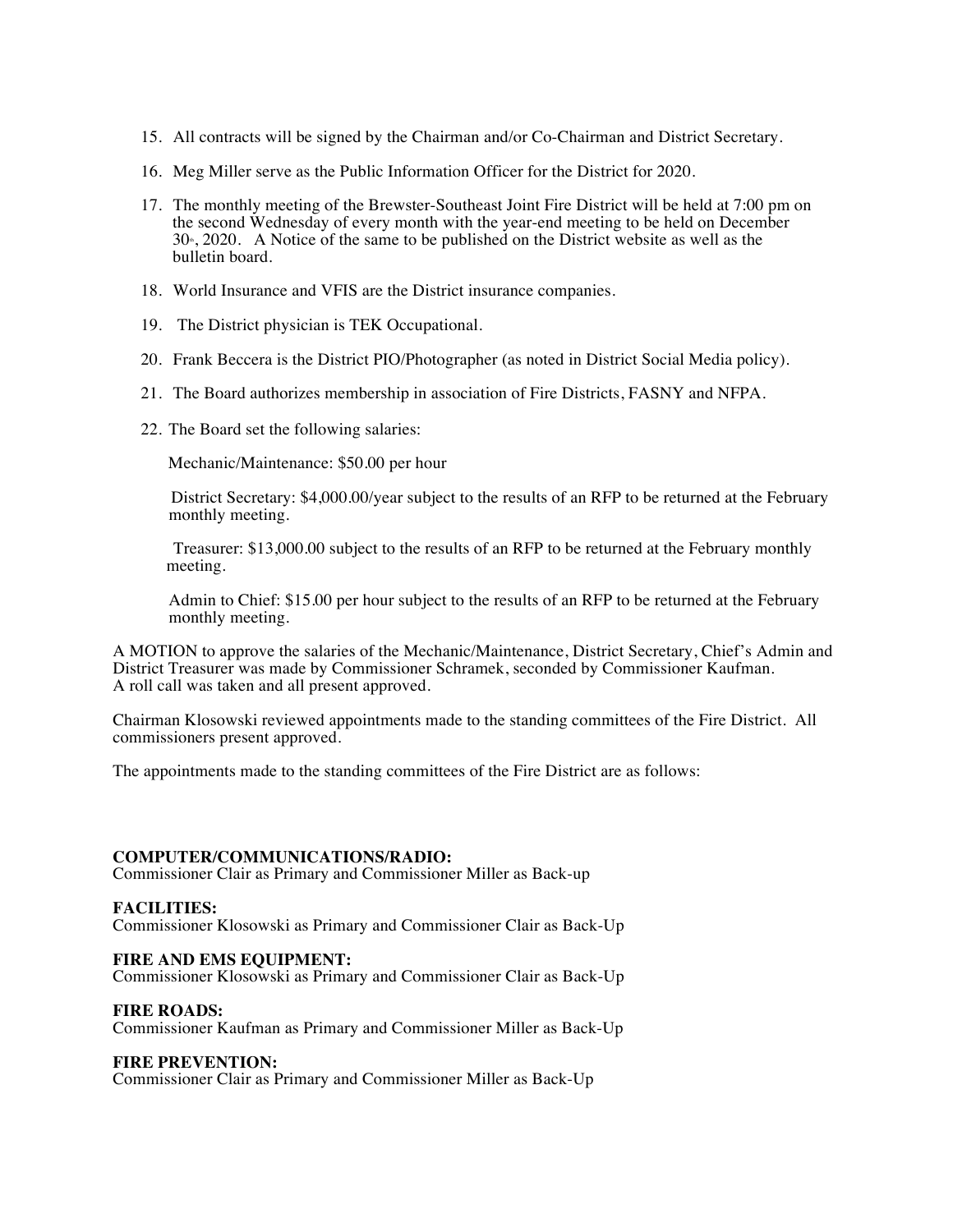### **INSURANCE CLAIMS/VFBL:**

Commissioner Schramek as Primary and Commissioner Klosowski as Back-Up

### **LEGAL CONTACT/REPORTS:**

Commissioner Klosowski as Primary and Commissioner Schramek as Back-Up

#### **LOSAP:**

Commissioner Kaufman as Primary and Commissioner Klosowski as Back-Up

#### **OSHA MANDATES:**

Commissioner Clair as Primary and Commissioner Miller as Back-Up

### **VEHICLE MAINTENANCE:**

Commissioner Clair as Primary and Commissioner Klosowski as Back-Up

### **RECRUITMENT AND RETENTION:**

Commissioner Miller as Primary and Commissioner Kaufman as Back-Up

### **CHIEF'S REPORTS:**

Chief Michael Bizzaro, 1<sup>®</sup> Assistant Chief Michael Miller, 2<sup>®</sup> Assistant Chief Tom Giammbatisto

### **EMS (PAID):**

Commissioner Schramek as Primary and Commissioner Klosowski as Back-Up

### **FUTURE CAPITAL PROJECTS:**

Commissioner Scharmek as Primary and Commissioner Kaufman as Back-Up

### **NEW APPARATUS:**

All Commissioners

# **TRAINING AND TRAVEL:**

Commissioner Schramek as Primary and Commissioner Klosowski as Back-Up

## **ADP PAYROLL:**

Commissioner Clair as Primary and Commissioner Miller as Back-Up.

A MOTION to authorize the District Treasurer to make the adjustments to the 2020 Budget lines indicated was made by Commissioner Clair, seconded by Commissioner Kaufman:

## 1. **TO 450 (FIREFIGHTER EQUIPMENT):**

\$10,755 from 930 (Capital Equipment Reserve)

\$14,500 from 510 (Service Awards/LOSAP)

\$6,500 from 405 (Communications)

\$59,845 from 410 (Insurance)

\$30,000 from 460 (Vehicle Maintenance & Repair)

\$10,000 from 467 (EMS Contract)

## **TO 420 (COMMUNICATIONS)**

\$5,000 from 405 (Travel & Training)

\$15,619 from 467 (EMS Contract)

\$14,000 from 510 (Service Awards/LOSAP)